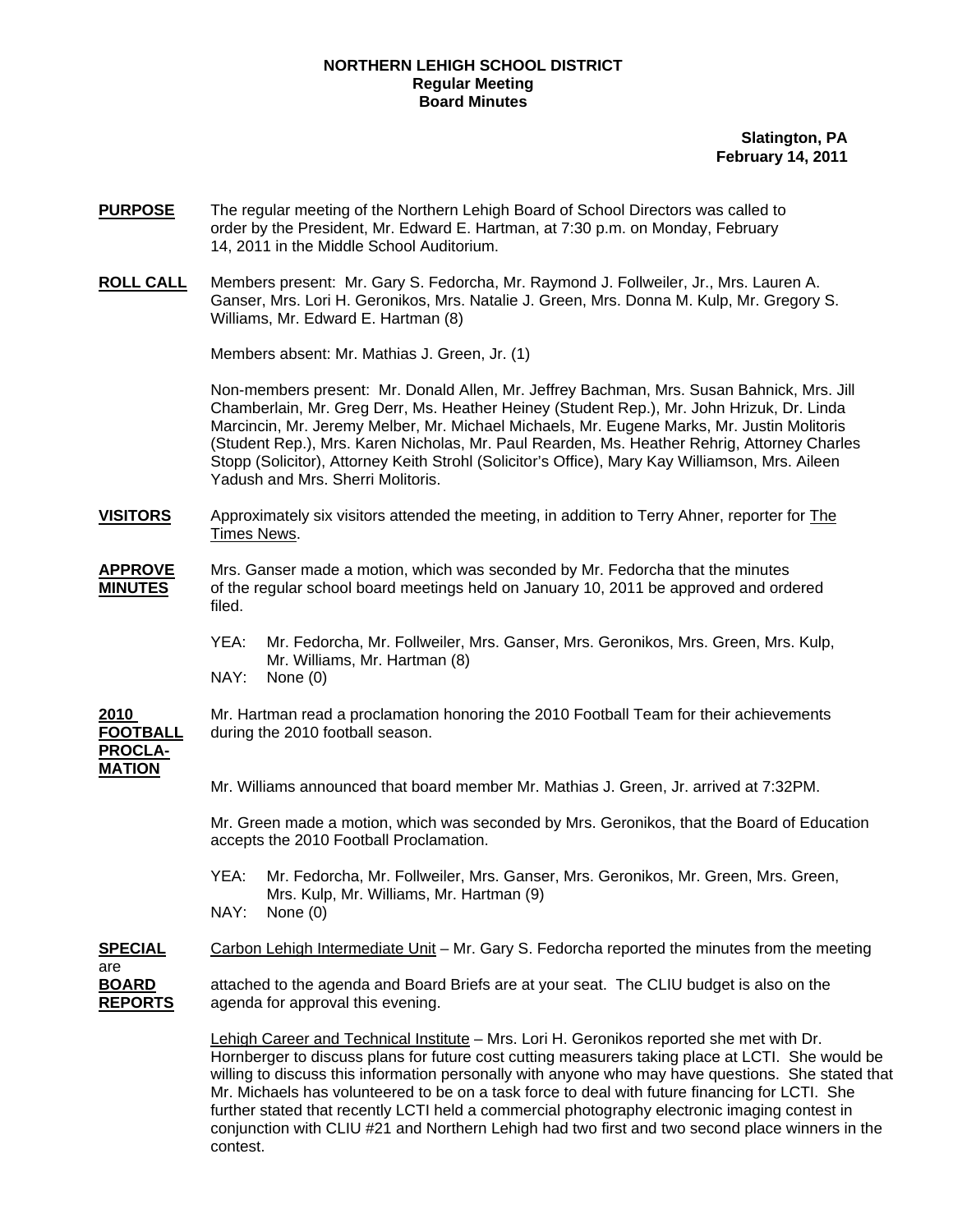| of <b>SPECIAL</b><br><b>BOARD</b><br><b>REPORTS</b><br>(cont.)     | Legislative Report - Mr. Gregory S. Williams reported on SB200 which passed both Senate<br>and House Committee. This Senate Bill<br>establishes standards for the management<br>concussions and traumatic brain injuries to student athletes involved in interscholastic<br>sporting competitions or other athletic events. He further advised the Board on current<br>information concerning vouchers. He stated that PSBA is at the forefront of this issue and<br>has an enormous amount of resources available to them. He wanted to point out that PSBA<br>is preparing opposition to the Bill and will present testimony at the Senate Education<br>Committee Hearing on Wednesday. One of the great concerns over the Bill has to do with |  |  |  |
|--------------------------------------------------------------------|--------------------------------------------------------------------------------------------------------------------------------------------------------------------------------------------------------------------------------------------------------------------------------------------------------------------------------------------------------------------------------------------------------------------------------------------------------------------------------------------------------------------------------------------------------------------------------------------------------------------------------------------------------------------------------------------------------------------------------------------------|--|--|--|
| the                                                                | constitutionality of it. They will point out a Federal Supreme Court case showing that this is<br>something constitutionally allowed. The problem with that is, it has nothing to do with<br>Pennsylvania State Constitution and the Pennsylvania State Constitution is much stricter<br>when it comes to money going to religious schools. There is definitely going to be a legal<br>battle over this issue and will cost the public money. Secondly, this Bill is out there                                                                                                                                                                                                                                                                   |  |  |  |
| and there<br>legislature to<br>create                              | is much pressure from the Republican Governor and the Republican controlled<br>get the Bill passed. The Bill will be phased in over three years. Year one the Bill will<br>scholarship program to help low income children who are currently attending a public school.<br>Eligible children would have to be attending a presciently lowest achieving school. The<br>criteria for presciently lowest achieving school is over a one year span. In year two the<br>program will expand to non-public education facilities and during year three, the tuition<br>program will become available to all low income children residing anywhere in the state no<br>matter what school they are attending. Another huge question is how much is the    |  |  |  |
| scholarship<br>districts.<br>voucher and no<br>money back<br>else. | actually going to be worth and how those finances are going to affect public school<br>Lastly, in any incidents that a student is awarded and uses a scholarship as a<br>longer is enrolled in that non-public school, there is no language that returns that<br>to the public school district. It will go back to the Board to be awarded to somebody                                                                                                                                                                                                                                                                                                                                                                                           |  |  |  |
| be<br>Bill                                                         | Mrs. Geronikos stated that when the voucher issue came up years ago it did not work<br>because the vouchers would not fully fund the non-public education and that parents would<br>responsible to pay a portion of the tuition. She asked if there was anything different in this<br>this time that would make it more attractive to parents this time around.                                                                                                                                                                                                                                                                                                                                                                                  |  |  |  |
|                                                                    | Mr. Williams stated that nothing he has seen has showed an exact dollar amount. He stated<br>that he thinks it sounds as if it is going to be based on the states aide ratio to the local district.                                                                                                                                                                                                                                                                                                                                                                                                                                                                                                                                              |  |  |  |
|                                                                    | Mr. Michaels stated that one of his major concerns is, will the voucher program be used for<br>recruitment of athletes. And secondly, he said we are a school district that does not accept<br>tuition students. Are we going to have to accept vouchers? In discussions with the new<br>Secretary of Education he made it clear that the Governor is going to be pushing vouchers<br>and that this is a coalition of urban Democrats out of Philadelphia and Pittsburgh that are<br>pushing for this as well as Republicans.                                                                                                                                                                                                                    |  |  |  |
|                                                                    | Lehigh Carbon Community College - Mr. Mathias J. Green, Jr. reported he has a few comments<br>on the budget but that he will wait for the business manager to make his comments and then<br>bring it forward later.                                                                                                                                                                                                                                                                                                                                                                                                                                                                                                                              |  |  |  |
|                                                                    | <b>Committee Reports and/or Meetings</b>                                                                                                                                                                                                                                                                                                                                                                                                                                                                                                                                                                                                                                                                                                         |  |  |  |
|                                                                    | Minutes of the Policy/Education Committee Meeting held on February 7, 2011 were distributed.                                                                                                                                                                                                                                                                                                                                                                                                                                                                                                                                                                                                                                                     |  |  |  |
|                                                                    | Minutes of the Technology/Buildings and Grounds Committee Meeting held on February 9, 2011<br>were distributed.                                                                                                                                                                                                                                                                                                                                                                                                                                                                                                                                                                                                                                  |  |  |  |
|                                                                    | <b>Student Representatives to the Board Report</b>                                                                                                                                                                                                                                                                                                                                                                                                                                                                                                                                                                                                                                                                                               |  |  |  |
|                                                                    | Mr. Justin Molitoris and Ms. Heather Heiney distributed their written student representative report<br>and verbally reported on its contents.                                                                                                                                                                                                                                                                                                                                                                                                                                                                                                                                                                                                    |  |  |  |
|                                                                    | Solicitor's Report - Attorney Charles Stopp reported on a current court case involving a Right to<br>Know request. The request was for weekly reminders that were given out by the superintendent to                                                                                                                                                                                                                                                                                                                                                                                                                                                                                                                                             |  |  |  |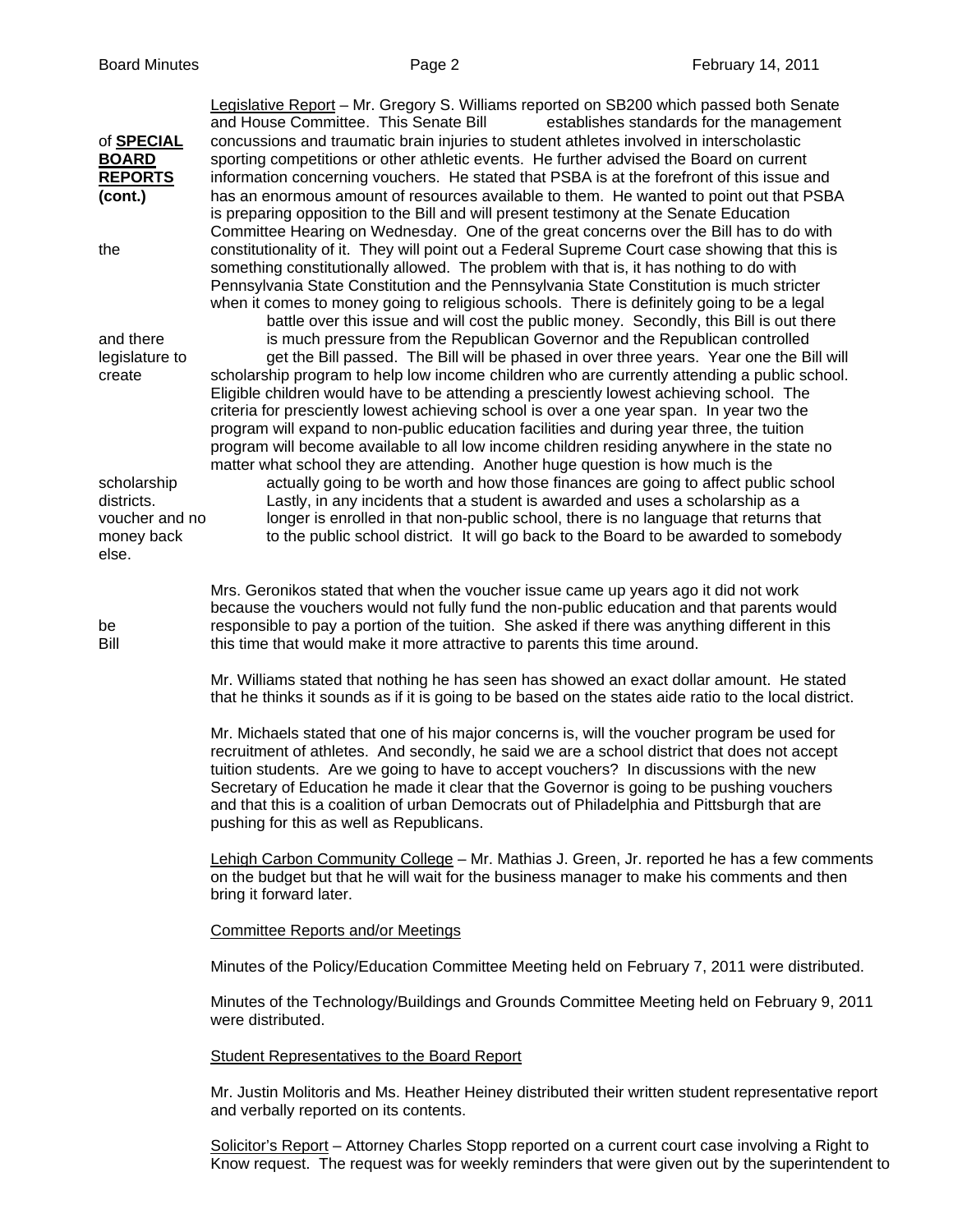school board members. The courts determined that these items are not a public record and are not covered under the Right to Know Law.

**SPECIAL** Federal and Other Programs Update – Mrs. Karen A. Nicholas reported that PDE is releasing **BOARD** current PVAAS data. At a recent Policy Committee meeting, the committee viewed a short video **REPORTS** clip from PDE which was made for school board members to become familiar with PVAAS data. If **(cont.)** anyone is interested in viewing the video they should contact Mrs. Nicholas.

> Business Manager's Report – Mr. Jeremy G. Melber stated he distributed this evening the LCCC Operating, Debt Service and Capital Expenditures Budgets for the board to review and will be on next months agenda for approval. Under that budget Northern Lehigh is seeing a \$77.00 decrease in their share. CLIU's budget is on the agenda this evening for approval and Northern Lehigh's share is a decrease of \$104.00.

 Recently there have been meetings held to roll out the Retirement Incentive. Currently there are approximately 8-10 teachers interested in the Retirement Incentive. He further reported that our budget to date is showing a shortfall of \$1,176,039 deficit but this number does not include any teacher retirements. After running numbers taking into effect retirement of teaching staff, the budget is at a deficit of \$264,000 which is within the Act I index. However he feels once he looks at this budget and puts his financial plan into place, he feels this district is on target for a 0% tax increase. He thinks we will balance this budget without a tax increase providing no unforeseen circumstances. He will know more at the next board meeting once we see the Governor's budget and the state's plan for basic education subsidy and by April we will know what teacher's will be taking advantage of the Retirement Incentive.

> Lastly he stated the bond resolution for the second phase of the bond issue for the renovation project at Slatington Elementary school is on the agenda for approval. He introduced Mr. Les Bear, district financial advisor, and Jens Damgaard, from Rhoades & Sinon, who gave presentations on the bond issue and answered questions from the Board of Education.

Superintendent's Report – Mr. Michael W. Michaels

Mr. Michaels stated that at the Board will go into executive session at the conclusion of the meeting with Attorney Stopp to discuss a legal item.

Administration has been constantly working with the Retirement Incentive Plan and numbers. Mr. Michaels and the teacher's union leadership have met on numerous occasions talking about the retirement plan and staff member's administration should talk to concerning the retirement incentive. He believes there will be between 8 and 11 potential retirements.

Administration is very concerned about the budget process and, as a team, has been working very hard on the upcoming budget. Their goal is to pass a budget with the least impact to tax payers as the district can.

Mr. Michaels stated that the district is looking at the possibility of starting school before Labor Day. Students would begin Monday thru Thursday of the week prior to Labor Day and have off on Friday thru Monday for Labor Day break. This would give students 4 days before Labor Day and teachers would come in the week before the students for four days of teacher in-service. He stated when potential snow make-up days would be and that school would be over during the first week of June if there are no additional snow days being added to the end of the school year calendar.

**PERSONNEL** Mr. Fedorcha made a motion, which was seconded by Mrs. Kulp, that the Board of Education approves the following personnel items:

| Appointment   | Kyle Turner | <b>Temporary Vacancy Replacement</b>                       |
|---------------|-------------|------------------------------------------------------------|
| Instructional | Assignment: | 1 <sup>st</sup> grade Peters Elementary replacing employee |
|               |             | who was granted a leave of absence                         |
|               | Salarv:     | Substitute Teacher Rate Days 1-30;                         |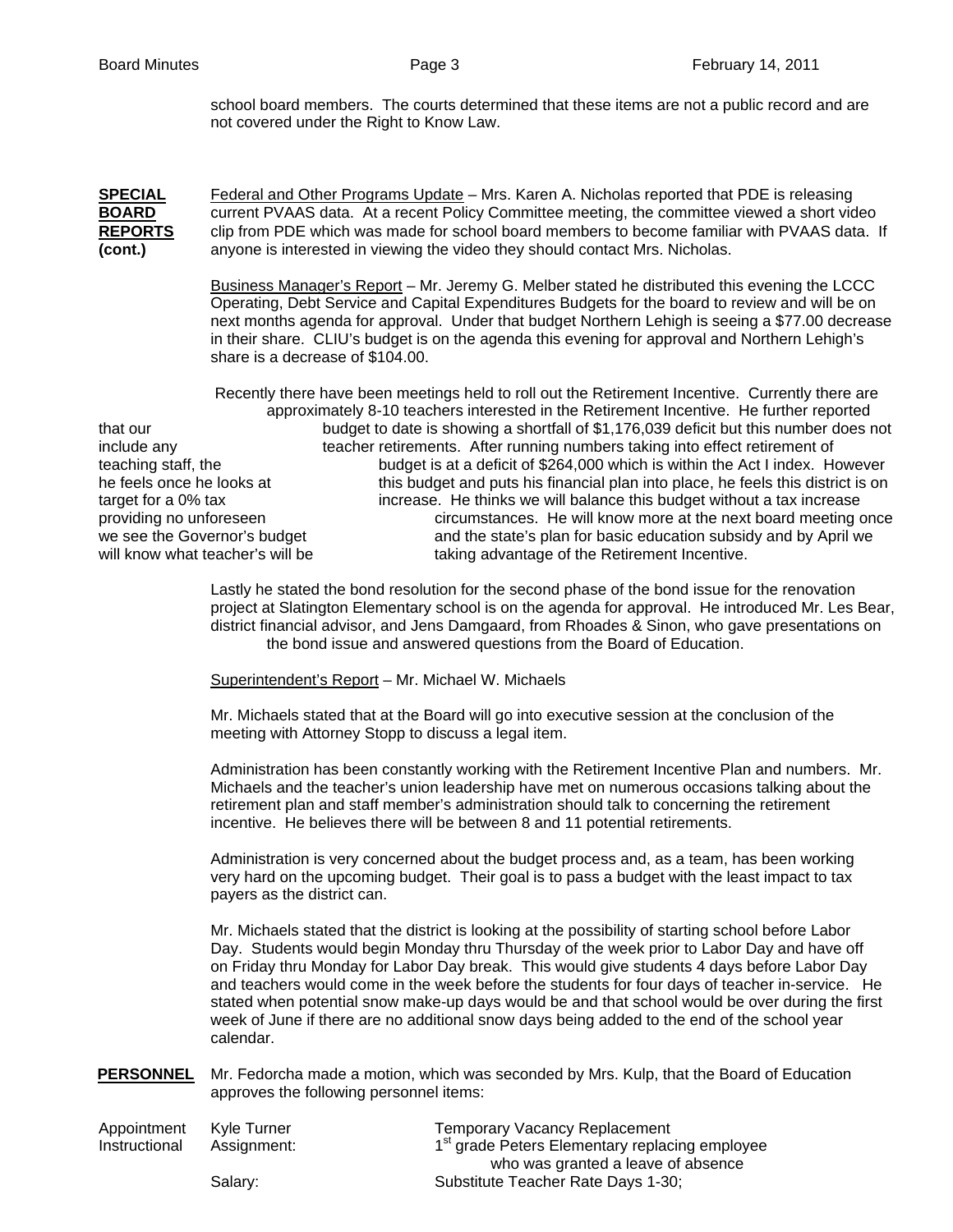|                                                                             | Effective:<br><b>Termination Date:</b>                                                                                                                                                                                                                                                                                                                                                                                                                                                                           | Day 31 and beyond \$42,435 prorated<br>(Step 1 Bachelors on the 2010-2011 CBA Salary Schedule)<br>February 7, 2011<br>Upon Exhaustion of Teacher's 12 Week Leave<br>(May 2, 2011)                       |                             |
|-----------------------------------------------------------------------------|------------------------------------------------------------------------------------------------------------------------------------------------------------------------------------------------------------------------------------------------------------------------------------------------------------------------------------------------------------------------------------------------------------------------------------------------------------------------------------------------------------------|---------------------------------------------------------------------------------------------------------------------------------------------------------------------------------------------------------|-----------------------------|
| <b>PERSONNEL</b><br>(cont.)                                                 | Melissa Black*<br>Assignment:                                                                                                                                                                                                                                                                                                                                                                                                                                                                                    | <b>Temporary Vacancy Replacement</b><br>Elementary Music Teacher replacing employee<br>who was granted a sabbatical for the 2 <sup>nd</sup> semester of the<br>2010-2011 school year                    |                             |
|                                                                             | Salary:                                                                                                                                                                                                                                                                                                                                                                                                                                                                                                          | \$42,435 prorated<br>(Step 1 Bachelors on the 2010-2011 CBA Salary Schedule)<br>January 27, 2011<br>On or About June 20, 2011                                                                           |                             |
|                                                                             | Effective:<br><b>Termination Date:</b>                                                                                                                                                                                                                                                                                                                                                                                                                                                                           |                                                                                                                                                                                                         |                             |
|                                                                             | <b>Stephen Reimert</b><br>Assignment:                                                                                                                                                                                                                                                                                                                                                                                                                                                                            | <b>Temporary Vacancy Replacement</b><br>Middle School Social Studies replacing employee<br>who was granted a leave of absence                                                                           |                             |
|                                                                             | Salary:                                                                                                                                                                                                                                                                                                                                                                                                                                                                                                          | Substitute Teacher Rate Days 1-30;<br>Day 31 and beyond \$42,435 prorated<br>(Step 1 Bachelors on the 2010-2011 CBA Salary Schedule)                                                                    |                             |
|                                                                             | Effective:<br><b>Termination Date:</b>                                                                                                                                                                                                                                                                                                                                                                                                                                                                           | January 24, 2011<br>Upon Exhaustion of Teacher's 12 Week Leave<br>(April 18, 2011)                                                                                                                      |                             |
|                                                                             | *Pending Verification of Missing Paperwork                                                                                                                                                                                                                                                                                                                                                                                                                                                                       |                                                                                                                                                                                                         |                             |
| Family<br>Medical<br>Leave                                                  | Approve the request of employee #3250 to take a Family Medical Leave beginning on January<br>24, 2011 for their own medical reasons. The employee will be using accumulated sick days<br>in conjunction with the Family Medical Leave. Employee plans to return to current teaching<br>position upon release from their attending physician on or about April 18, 2011.                                                                                                                                          |                                                                                                                                                                                                         |                             |
| Unpaid<br>Leave of<br>Absence                                               | Approve the request of Suzanne Mengel, Slatington Elementary Guidance Counselor, to take<br>an unpaid leave of absence on May 31 & June 1, 2011. She is requesting to use these two<br>unpaid days in conjunction with one personal day on May 27, 2011 so she can attend a family<br>function in Arizona. Correspondence received from the Education Association states that this<br>request will not be considered as precedent setting for future requests.                                                   |                                                                                                                                                                                                         |                             |
| Request for<br>Inclusion in<br>2010-2001<br>Retirement<br>Incentive<br>Plan | 10, 2011.                                                                                                                                                                                                                                                                                                                                                                                                                                                                                                        | Approve the inclusion of Ralph L. Williams, 5 <sup>th</sup> grade teacher, in the Northern Lehigh School<br>District's 2010-2011 Retirement Incentive Plan adopted by the Board of Education on January |                             |
| Resignations<br>Retirement<br>R. Williams                                   | Accept the retirement resignation of Ralph L. Williams from his position as $5th$ grade teacher,<br>provided that the Board of Education approves his inclusion in the 2010-2011 Retirement<br>Incentive Plan, effective on the day following his contractual obligations for the 2010-2011<br>school year with the date being determined by the Board upon completion of snow make-up<br>days. At this time he will begin his retirement from the Northern Lehigh School District after 39<br>years of service. |                                                                                                                                                                                                         |                             |
| F. Wagner                                                                   | Accept the resignation of Fred Wagner as Assistant Girls Soccer Coach. Due to an increased<br>work load at his current job he is unable to continue as assistant coach.                                                                                                                                                                                                                                                                                                                                          |                                                                                                                                                                                                         |                             |
| Co-<br>Curricular<br>Volunteers<br>2010-2011                                | Fred Wagner                                                                                                                                                                                                                                                                                                                                                                                                                                                                                                      | <b>Assistant Girls Soccer Coach</b>                                                                                                                                                                     |                             |
| Co-<br>Curricular                                                           | Jason Reinhard<br>Melissa Black                                                                                                                                                                                                                                                                                                                                                                                                                                                                                  | <b>Assistant Girls Soccer Coach</b><br>Elementary Chorus Advisor (Shared Stipend)                                                                                                                       | \$2,720.55<br>290.17<br>SS. |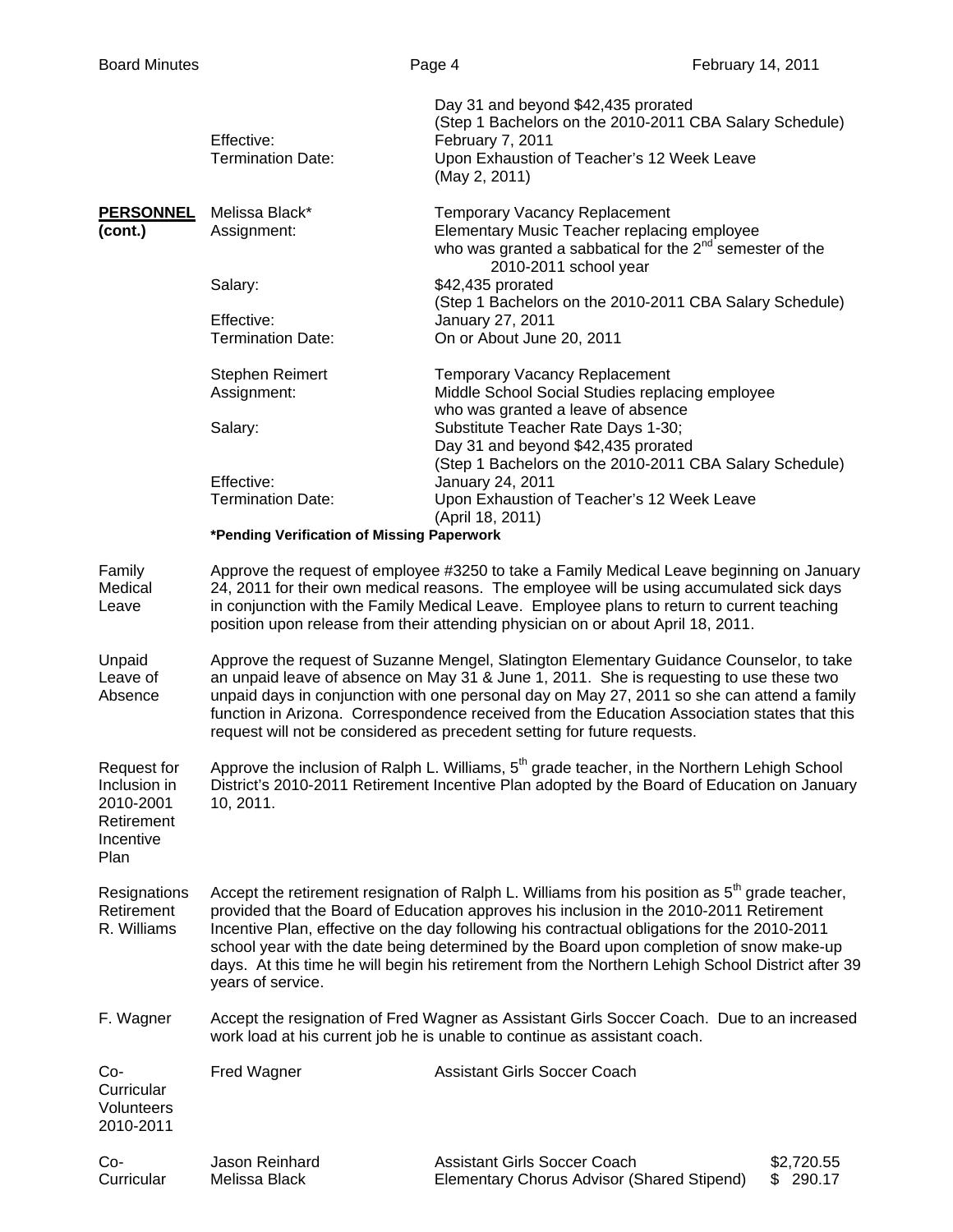| Appointments<br>2010-2011                                                     |                                                                                                                                                                                                                                                                                                                                                 |                                                                                                                                                                                          |            |  |
|-------------------------------------------------------------------------------|-------------------------------------------------------------------------------------------------------------------------------------------------------------------------------------------------------------------------------------------------------------------------------------------------------------------------------------------------|------------------------------------------------------------------------------------------------------------------------------------------------------------------------------------------|------------|--|
| Co-<br>Curricular<br>Appointments<br>2011-2012<br><b>PERSONNEL</b><br>(cont.) | Elizabeth Ache                                                                                                                                                                                                                                                                                                                                  | Middle School Field Hockey Coach                                                                                                                                                         | \$2,585.61 |  |
| Unpaid<br>Volunteer                                                           | year: Robin Blocker                                                                                                                                                                                                                                                                                                                             | Approve the following unpaid volunteer aide in the Middle School for the 2010-2011 school                                                                                                |            |  |
| Salary<br>Adjustments                                                         | Acknowledge the following instructional assistant who has achieved Highly Qualified Status<br>and has supplied proof of such status to the Superintendents Office. This individual is entitled<br>to a \$1.00 per hour salary increase for the 2010-2011 school year per the Memorandum of<br>Understanding with the Educational Support Staff. |                                                                                                                                                                                          |            |  |
|                                                                               | Denise Hoffman                                                                                                                                                                                                                                                                                                                                  |                                                                                                                                                                                          |            |  |
|                                                                               | Acknowledge the following teachers who have completed the requirements per the Collective<br>Bargaining Agreement that would entitle them to a salary increase for the second half of the<br>2010-2011 school year:                                                                                                                             |                                                                                                                                                                                          |            |  |
|                                                                               | Jennifer Butz<br>From:<br>To:                                                                                                                                                                                                                                                                                                                   | Step 4B+24<br>Step 4M                                                                                                                                                                    |            |  |
|                                                                               | Melissa DeFrain<br>From: 4B+24<br>To:<br>4M                                                                                                                                                                                                                                                                                                     |                                                                                                                                                                                          |            |  |
| Substitute<br>Instructional                                                   |                                                                                                                                                                                                                                                                                                                                                 | Approve the following substitute teachers for the 2010-2011 school year at the 2010-2011<br>substitute teacher rates as approved on the Supplementary Personnel Salary Schedule:         |            |  |
|                                                                               | Sharon Fehlinger* - Music<br>Jacqueline Leslie - Physics<br>Trisha Loch* - Elementary<br>Jordan Smith - Health & Physical Education<br>Matthew Sutjak - Social Studies<br>Katie White - Biology<br>*Pending Verification of Missing Documents                                                                                                   | Courtney Wehr* - Elementary & Middle Level Math 7-9                                                                                                                                      |            |  |
| Non-                                                                          |                                                                                                                                                                                                                                                                                                                                                 | Approve the following individual as a substitute aide for the 2010-2011 school year at the                                                                                               |            |  |
| 2010-<br>Instructional                                                        | 2011 substitute rate as approved on the Supplementary Personnel Salary Schedule:                                                                                                                                                                                                                                                                |                                                                                                                                                                                          |            |  |
|                                                                               | <b>Kimberly Antolick</b><br>Melanie Mohr*<br>*Pending Verification of Missing Documents                                                                                                                                                                                                                                                         |                                                                                                                                                                                          |            |  |
|                                                                               | Approve the following individual as a substitute cook's helper for the 2010-2011 school year at<br>the 2010-2011 substitute rate as approved on the Supplementary Personnel Salary Schedule:                                                                                                                                                    |                                                                                                                                                                                          |            |  |
|                                                                               | Melanie Mohr*<br>*Pending Verification of Missing Documents                                                                                                                                                                                                                                                                                     |                                                                                                                                                                                          |            |  |
|                                                                               |                                                                                                                                                                                                                                                                                                                                                 | Approve the following individual as a substitute custodian for the 2010-2011 school year at the<br>2010-2011 substitute rate as approved on the Supplementary Personnel Salary Schedule: |            |  |

Kimberly Antolick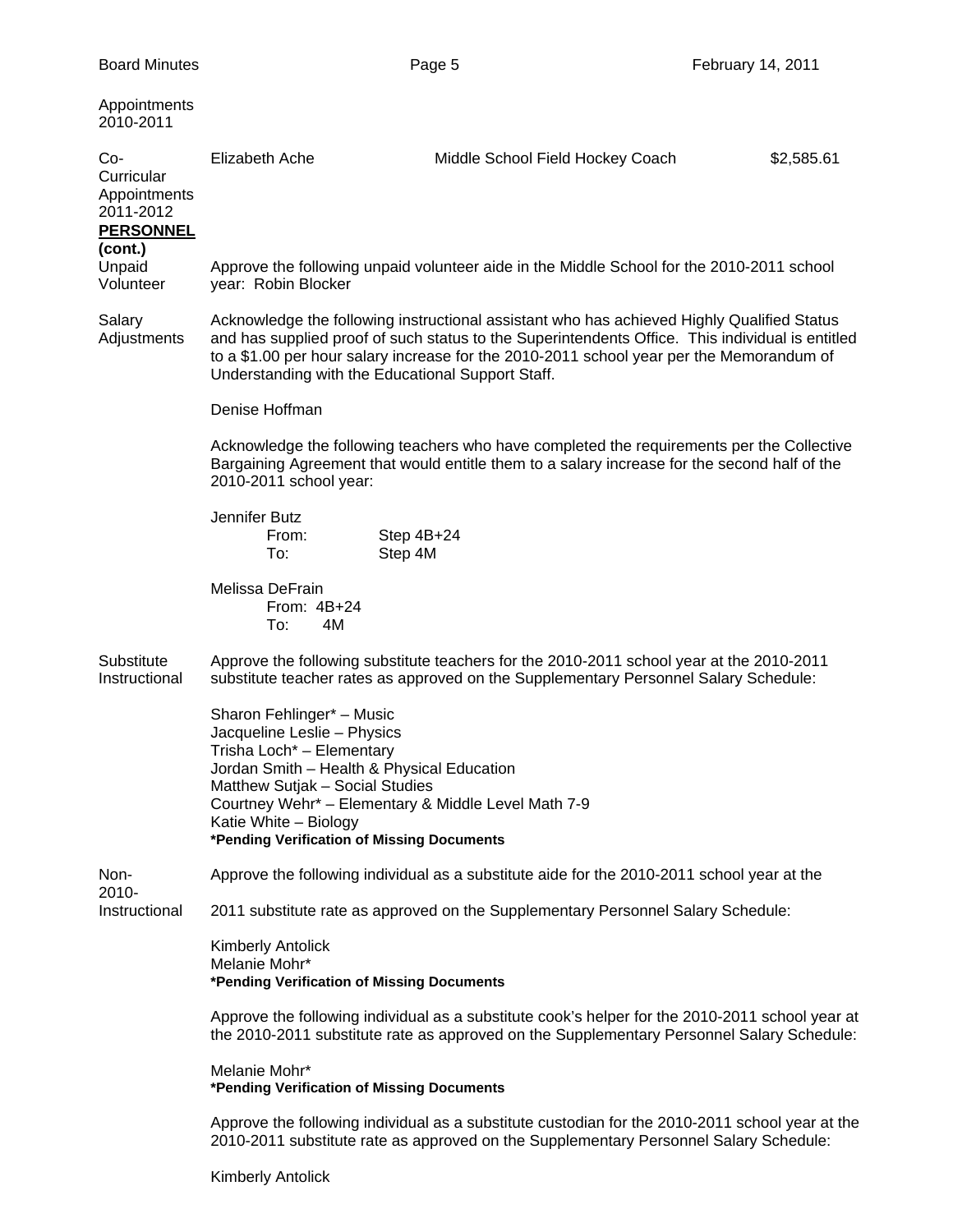|                                          | YEA:<br>Mr. Fedorcha, Mr. Follweiler, Mrs. Ganser, Mrs. Geronikos, Mr. Green, Mrs. Green,<br>Mrs. Kulp, Mr. Williams, Mr. Hartman (9)<br>NAY:<br>None $(0)$                                                                                                                                                                    |  |  |
|------------------------------------------|--------------------------------------------------------------------------------------------------------------------------------------------------------------------------------------------------------------------------------------------------------------------------------------------------------------------------------|--|--|
| <b>POLICY</b>                            | Mr. Williams made a motion, which was seconded by Mrs. Geronikos, that the Board of                                                                                                                                                                                                                                            |  |  |
|                                          | Education approves the following policy items:                                                                                                                                                                                                                                                                                 |  |  |
| <b>POLICY</b><br>(cont.)                 |                                                                                                                                                                                                                                                                                                                                |  |  |
| Homebound<br>Instruction                 | It is recommended that he Board of Education grant homebound instruction for a $12th$ grade<br>student, Student No. 1110860, for five hours per week, effective January 10, 2011 and<br>continuing until April 10, 2011.                                                                                                       |  |  |
|                                          | It is recommended that he Board of Education grant homebound instruction for a 9 <sup>th</sup> grade<br>student, Student No. 1490037, for five hours per week, effective March 16, 2011 and<br>continuing until May 9, 2011.                                                                                                   |  |  |
| Agreement<br>Of<br>Sponsorship           | Approve the Agreement of Sponsorship To Attend Another Pennsylvania Community College<br>for Tyler Ritz, in accordance with the guidelines established under Policy #912. Beginning<br>in the Spring of 2011 he will be a fulltime student at Northampton Community College to<br>pursue his course of study in Culinary Arts. |  |  |
|                                          | YEA:<br>Mr. Fedorcha, Mr. Follweiler, Mrs. Ganser, Mrs. Geronikos, Mr. Green, Mrs. Green,<br>Mrs. Kulp, Mr. Williams, Mr. Hartman (9)                                                                                                                                                                                          |  |  |
|                                          | NAY:<br>None $(0)$                                                                                                                                                                                                                                                                                                             |  |  |
| <b>NEW</b><br>Education                  | Mr. Green made a motion, which was seconded by Mrs. Geronikos that the Board of                                                                                                                                                                                                                                                |  |  |
| <b>BUSINESS</b>                          | approves the 2011-2012 LCCC Operating, Debt Service, and Capital Expenditures Budget.                                                                                                                                                                                                                                          |  |  |
|                                          | Mr. Green briefly discussed the budget book with the Board of Education and additionally they<br>asked questions concerning it.                                                                                                                                                                                                |  |  |
|                                          | YEA:<br>Mr. Fedorcha, Mr. Follweiler, Mrs. Ganser, Mrs. Geronikos, Mr. Green, Mrs. Green,<br>Mrs. Kulp, Mr. Williams, Mr. Hartman (9)<br>NAY:<br>None (0)                                                                                                                                                                      |  |  |
| <b>FINANCIAL</b>                         | Mr. Fedorcha made a motion, which was seconded by Mr. Williams, that the Board of Education<br>approves the following financial reports:                                                                                                                                                                                       |  |  |
| Financial<br>Reports                     | Approve the Following Financial Reports:<br>General Fund December 2010 and January 2011<br>NLMS Student Activities Account month of January 2011<br>NLHS Student Activities and Scholarship Acct for the month of January 2011                                                                                                 |  |  |
| List of<br><b>Bills</b>                  | Approve the Following List of Bills:<br>General Fund month of January & February<br>Cafeteria Fund month of January<br>Athletic Fund month of January<br>Refreshment Stand month of January<br>Construction Fund month of January<br>Capital Reserve Fund month of January                                                     |  |  |
| Per Capita<br>Abatement/<br>Exonerations | Approve abatement/exoneration requests of per capita taxes, for the residents that fall within<br>the guidelines, as presented.                                                                                                                                                                                                |  |  |

Single Audit Accept the 2009-2010 audit and management report for the single audit ending June 30, 2010. 2009-2010 A copy of the audit was distributed at the January 10, 2011 school board meeting.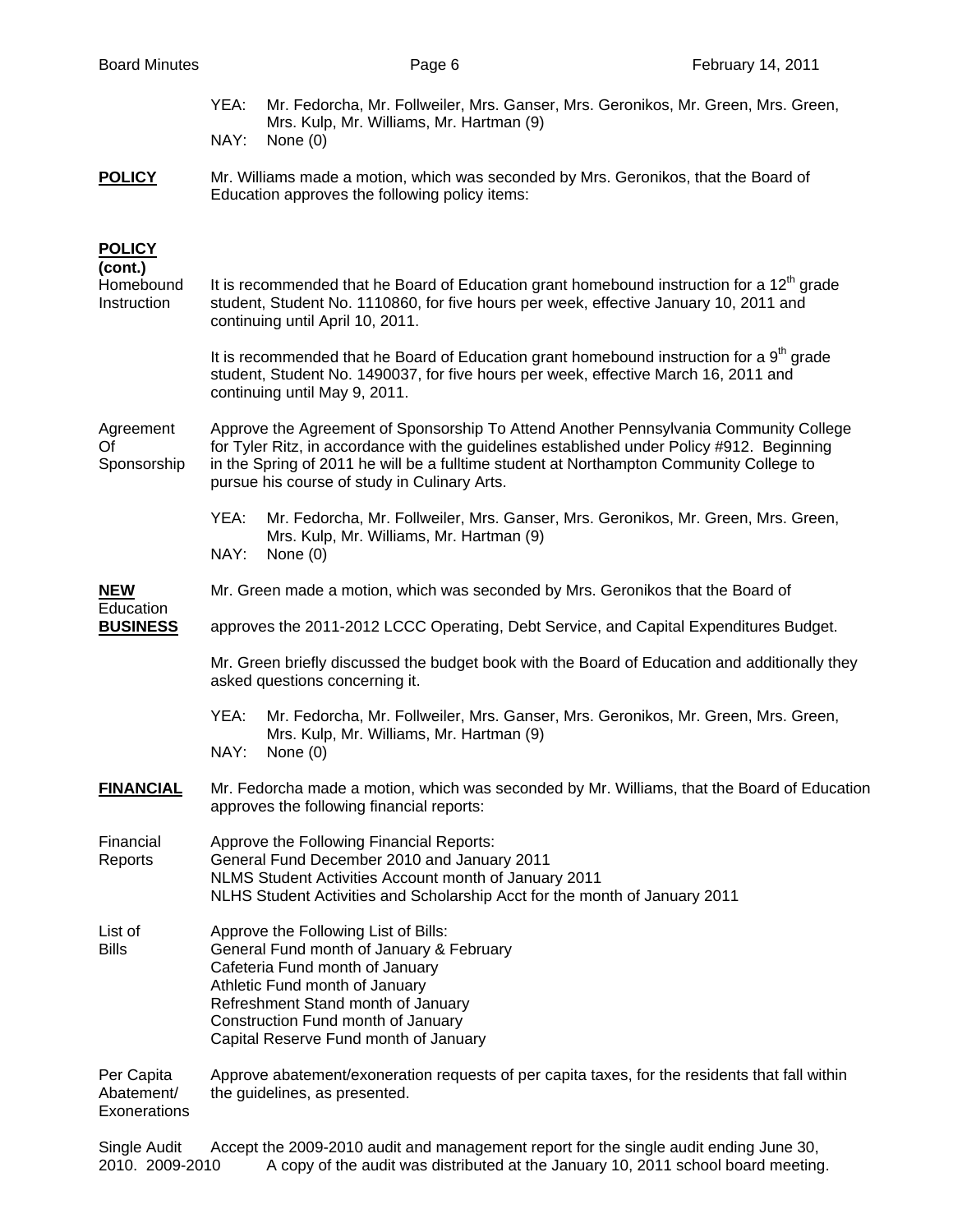| <b>Board Minutes</b>                                |                                                                                                                                                                                                                                                                                                                                                                                                                                     | Page 7                                                                                                                                                                                       | February 14, 2011                                                                                |
|-----------------------------------------------------|-------------------------------------------------------------------------------------------------------------------------------------------------------------------------------------------------------------------------------------------------------------------------------------------------------------------------------------------------------------------------------------------------------------------------------------|----------------------------------------------------------------------------------------------------------------------------------------------------------------------------------------------|--------------------------------------------------------------------------------------------------|
| General<br>Obligations<br><b>Bond</b><br>Resolution |                                                                                                                                                                                                                                                                                                                                                                                                                                     | of General Obligations Debt Series of 2011 for \$10,000,000.00.                                                                                                                              | Motion to approve the bond resolution as presented by bond council to authorize the issuance     |
| <b>CLIU</b><br>2011-2012<br><b>Budget</b>           | Approve a resolution regarding the 2011-2012 Carbon Lehigh Intermediate Unit Operational<br>and Program Services budget. Total expenditures equal \$2,431,237.00 an increase of<br>\$148,955.00 (6.53%) over the 2010-2011 budget. Northern Lehigh's share is proposed to be<br>\$19,610.00 a decrease of \$104.00 from the 2010-2011 budget. A copy of the budget was<br>distributed at the January 10, 2011 school board meeting. |                                                                                                                                                                                              |                                                                                                  |
| <b>FINANCE</b><br>(cont.)                           |                                                                                                                                                                                                                                                                                                                                                                                                                                     |                                                                                                                                                                                              |                                                                                                  |
| PenTeleData<br>5 Yr Service<br>Agreements           |                                                                                                                                                                                                                                                                                                                                                                                                                                     | Point to Point connectivity between Slatington Elementary School and Carbon Lehigh<br>Intermediate Unit #21 in the amount of \$1,300.00 per month.                                           | Approve entering into a five (5) year Service Agreement with PenTeleData for One (1) Gigabit     |
| Point                                               | Approve entering into a five (5) year Service Agreement with PenTeleData for Dark Fiber<br>to Point connectivity between Slatington Elementary School and Peters Elementary School in<br>the amount of \$1,350.00 per month.                                                                                                                                                                                                        |                                                                                                                                                                                              |                                                                                                  |
| PenTeleData<br>connectivity 3 Yr Service            |                                                                                                                                                                                                                                                                                                                                                                                                                                     | Approve entering into a three (3) year Service Agreement with PenTeleData for T1<br>amount of Agreement \$400.00 per month. This telecommunications line is for telephone connectivity only. | between Slatington Elementary School and Peters Elementary School in the                         |
|                                                     | YEA:<br>NAY:                                                                                                                                                                                                                                                                                                                                                                                                                        | Mr. Fedorcha, Mr. Follweiler, Mrs. Ganser, Mrs. Geronikos, Mr. Green, Mrs. Green,<br>Mrs. Kulp, Mr. Williams, Mr. Hartman (9)<br>None $(0)$                                                  |                                                                                                  |
| CORR-<br><b>ESPON-</b><br><b>DENCE</b>              |                                                                                                                                                                                                                                                                                                                                                                                                                                     | audit from fiscal years 2007 & 2008. This is currently being handled.                                                                                                                        | Mr. Williams stated the district had received a notice from PDE asking for a clarification on an |
| <b>INFOR-</b><br><b>MATION</b>                      |                                                                                                                                                                                                                                                                                                                                                                                                                                     | December 8, 2010 were distributed.                                                                                                                                                           | Minutes of the Lehigh Career & Technical Institute Joint Operating Committee meeting held on     |
|                                                     |                                                                                                                                                                                                                                                                                                                                                                                                                                     | 2, 2010 and January 6, 2011 were distributed.                                                                                                                                                | Minutes of the Lehigh Carbon Community College Board of Trustees meeting held on December        |
|                                                     |                                                                                                                                                                                                                                                                                                                                                                                                                                     | 20, 2010 were distributed.                                                                                                                                                                   | Minutes of the Carbon Lehigh Intermediate Unit 21 Board of Directors meeting held on December    |
| <b>ADJOURN-</b><br><b>MENT</b>                      |                                                                                                                                                                                                                                                                                                                                                                                                                                     | the Northern Lehigh School District Board of School Directors is adjourned at 8:32 p.m.                                                                                                      | Mr. Follweiler made a motion, which was seconded by Mr. Fedorcha, that the regular meeting of    |
|                                                     | YEA:                                                                                                                                                                                                                                                                                                                                                                                                                                | Mr. Fedorcha, Mr. Follweiler, Mrs. Ganser, Mrs. Geronikos, Mr. Green, Mrs. Green,                                                                                                            |                                                                                                  |
|                                                     | NAY:                                                                                                                                                                                                                                                                                                                                                                                                                                | Mrs. Kulp, Mr. Williams, Mr. Hartman (9)<br>None $(0)$                                                                                                                                       |                                                                                                  |
|                                                     |                                                                                                                                                                                                                                                                                                                                                                                                                                     |                                                                                                                                                                                              | Respectfully submitted,                                                                          |

 Gregory S. Williams Secretary and the contract of the secretary secretary secretary